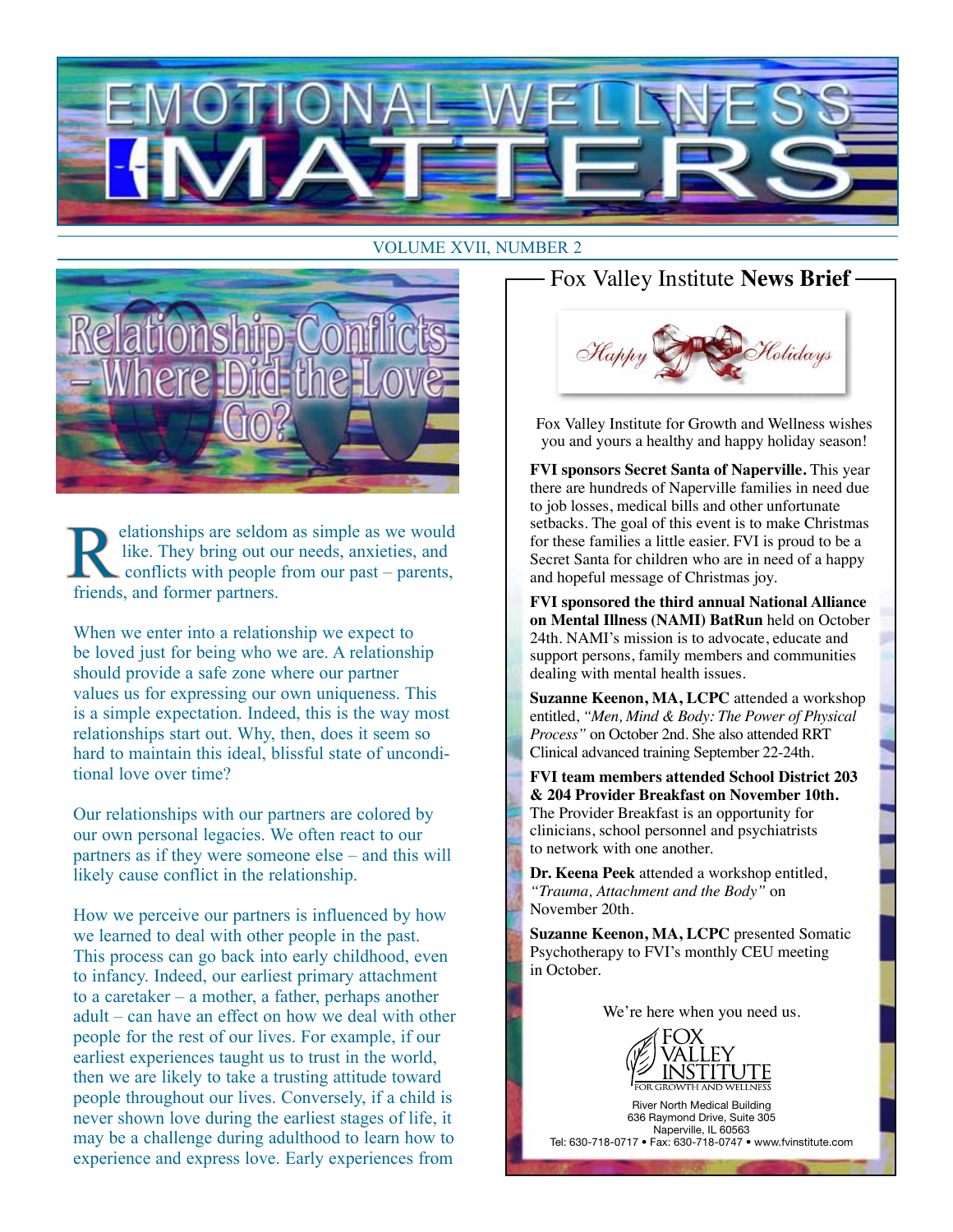childhood can have a powerful effect later on. (This is a strong argument for treating children well.)

Children experience both good and bad in the world. Plenty of good experiences, like love and trust, feel comfortable and produce a positive self-image in children – a positive way of defining themselves. Bad experiences, though, create feelings of conflict and frustration. These negative experiences also go into the self-definition that the child eventually develops. But they don't feel compatible with the more positive feelings, so, according to one theory, the child projects them onto somebody else. (*Projection* means finding in someone else the qualities that you don't want to accept within yourself – like blaming your partner for being controlling when you are the one who has the tendency to want to control.)

### **Projections**



It is not only early childhood experiences that cause us to project our unacceptable feelings onto someone else. Friends can have the same effect, as can partners from our previous relationships. This is a process that happens throughout our lives. How many times have we heard someone say, "Treat me for who  $I$  am  $-I$  am not your former partner"?

The major point to keep in mind is that we project *our own* problematic feelings onto another person. For example, if we have an issue with jealousy, we will project our own jealousy onto someone else – perceiving that person as the jealous one. This is because we can't tolerate seeing ourselves as having a problem with jealousy – and it's easier to attribute it to someone else. In other words, we feel unable to correct the problem in ourselves, so we focus on this issue in the other person. And this happens with a number of problems – anger, dependence, distrust, laziness, and the list goes on. The way out of this, of course, is to become aware of our projections and understand how they affect our relationships.

When couples experience conflict in their relationship, projections are often at the root of the problem. If we are living with our own conflicts and are unable to make any headway in understanding them, it's as if we look for the problem in the other person. In fact, at a certain level, we may actually seek out partners who have the qualities that we find problematic within ourselves. If we have difficulty with our own controlling behavior, we may seek out partners who do just that to us – people

who dominate us. Our partner may not see himor herself as domineering, but because we need to work out our own problems with the issue of dominance, we search for these qualities in the other person. We take any cue we can from our partner and magnify it. Then we're able to project our own problem onto the other person, saying it is their fault. By blaming the other person, we protect ourselves from having to come to terms with our own issues. We can safely continue our controlling pattern and blame the other person for having the problem. And the price we pay for this? Relationship conflict.

The healthier option, when projections are causing relationship conflicts, is to increase our awareness of our own internal conflicts and understand how we project these conflicts onto our partner. We can look for examples of our projections in other life situations until we see a pattern. When we have awareness of the problem, we can understand the many ways it influences our behavior – and this can give us some control over the problem. We can then try out new ways of dealing with people. For example, when a person experiences frustration time and again from feeling dominated by others, learning some healthy assertiveness techniques can alleviate the problem.

#### It is important to understand...

...that projections are not at the root of every problem that couples experience. Sometimes one of the partners does indeed have a real behavioral problem. In this case, it is not advisable to try to understand it as a projection, but to see it for what it truly is and to take appropriate measures to change the situation. Working with a professional therapist is a good strategy for addressing relationship conflicts.

## The Other Partner Colludes

An interesting phenomenon happens when a partner is the *recipient* of a projection – the one being projected upon. Because this person is trying to smooth out the conflicts, he or she may identify with the projection. So, the couple now begins to define their problem in this way. The person receiving the projection starts to say, "Yes, I have a prob-

**This newsletter is intended to offer general information only and recognizes that individual issues may differ from these broad guidelines. Personal issues should be addressed within a therapeutic context with a professional familiar with the**  details of the problems. ©2009 Simmonds Publications: 5580 La Jolla Blvd., #306, La Jolla, CA 92037 Website ~ www.emotionalwellness.com Website ~ www.emotionalwellness.com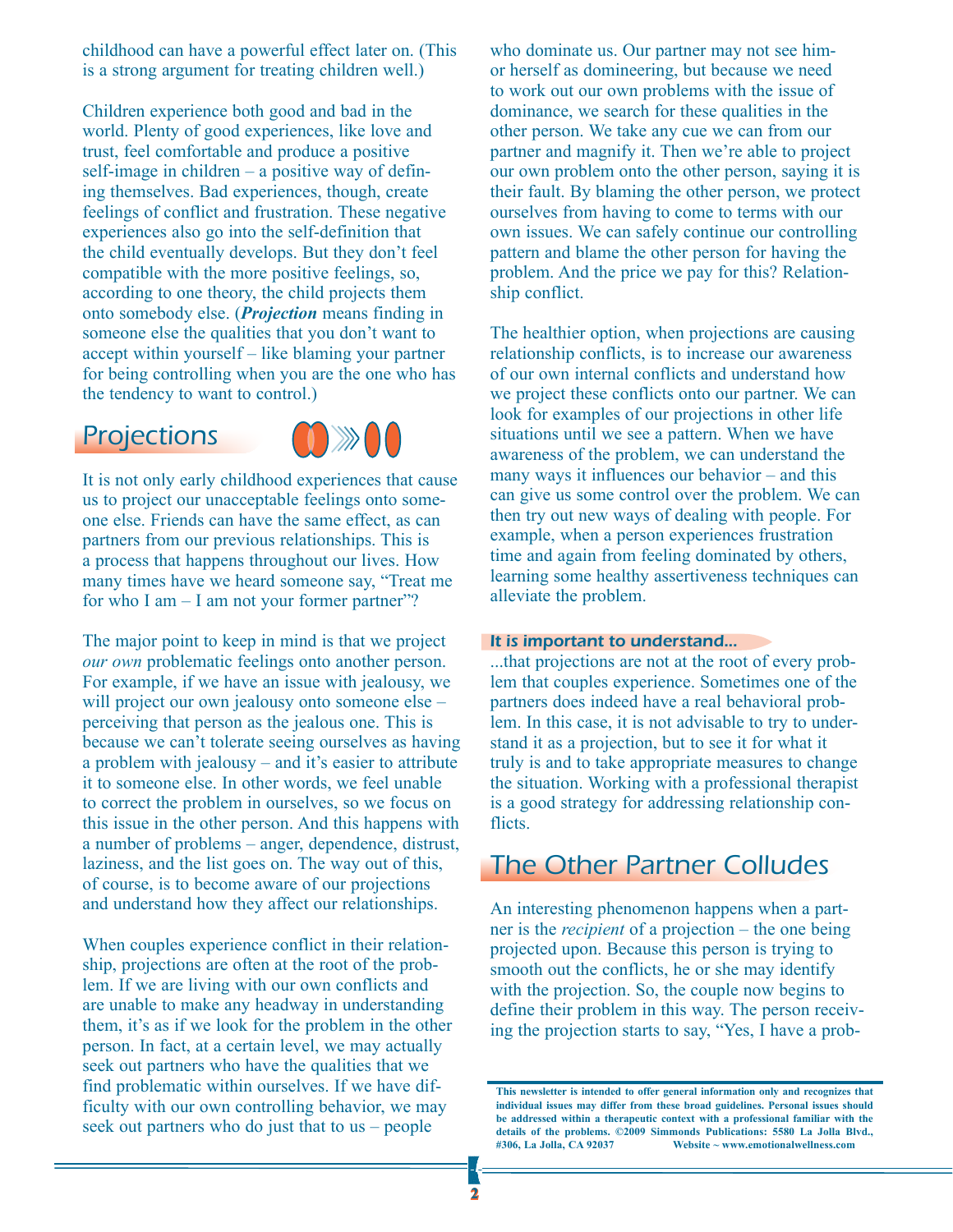lem with being too dominant, and I need to work on it." In fact, this person may start to behave in a way that confirms the projection. It may never have occurred to this person that dominance was a personal issue in the past, but because it is brought up frequently through the first partner's projections, the second person may create a self-definition that conforms to the projection. The recipient of the projection can either take in the projection – believing that it is true and behaving accordingly – or, in the more mature case, can modify it, insisting that the projection is not a true representation. In this case, the recipient can actually help the partner come to terms with his or her own issues and restore some health to the relationship.

The person doing the projecting may define the whole of the other partner as having the problem, and the recipient of the projection may do the same – to define the problem not just as a *part* of the self, but the *whole self*. When this happens, the couple may forget about the positive parts of each of the partners and concentrate instead on only the problematic areas. The mistake here is this – *when we work on our relationship conflicts, we need to draw on the positive parts of the relationship rather than focusing entirely on the problems*.

When a couple first gets together, they focus on their similarities – those parts of themselves that are compatible. This is when the intimacy and trust of the relationship are formed. It isn't until the relationship has matured that the negative projections begin to take shape. This helps to explain why some couples who were so perfect for each other in the beginning start to have conflicts as time goes by. When the negative projections begin, the partner doing the projecting tends to withdraw from the intimacy of the relationship and to focus more on seeking some independence. And the second partner may then withdraw as well. This is when the couple may start to experience serious relationship difficulties.

## It Takes Two



The process of projection in a relationship is not always one-sided. Things can get complicated when both partners are mutually engaged in this process – and this is a common occurrence. It becomes difficult for the partners to see where the problem lies. Take a look at the following example.

#### An Example – Chris and Pat

Chris grew up in a household where the parents were emotionally withholding. Affection was seldom expressed toward Chris and the other siblings, although material needs were always provided. Chris always searched for nurturance, love and support, the things that were never provided in the household – and harbored some anger that the kids were never given these things. Of course, this anger was never expressed, for fear that it would lead toward even more emotional deprivation.

Pat, on the other hand, had two very controlling parents. It was hard to experience independence during childhood, adolescence and early adulthood, and this led to hidden resentment that could never be expressed.

When Pat and Chris first got together, they both felt liberated, as if all of their dreams and hopes for a relationship could be met in the other person. Chris saw in Pat a person who appreciated freedom and was genuine, affectionate, and willing to give love and emotional support. Similarly, Pat saw in Chris someone who valued love, trust, and respect for personal integrity. Their first year or two together were the happy times.

Over time, however, Chris's resentment, harbored since childhood and never resolved, became attached to Pat. Rather than seeing all the positive qualities in Pat that formed the basis of the initial attraction, Chris focused negatively on Pat's need for independence and not being at home enough. Pat is accused of always being out with friends and finding the job more important than the relationship.

Pat, on the other hand, sees Chris's demands to be at home more often as control, the same thing that caused such resentment during Pat's childhood. Rather than focus on Chris's more positive qualities of love and trust, Pat accuses Chris of acting like a parent who would not allow independence.

The couple is at an impasse. Chris accuses Pat of emotional withdrawal. Pat blames Chris for being controlling. They aren't able to see their way out of their dilemma until they start to work with a therapist who is able to clarify the patterns. And for this couple – with some exploration, courage, and insight, there is hope.